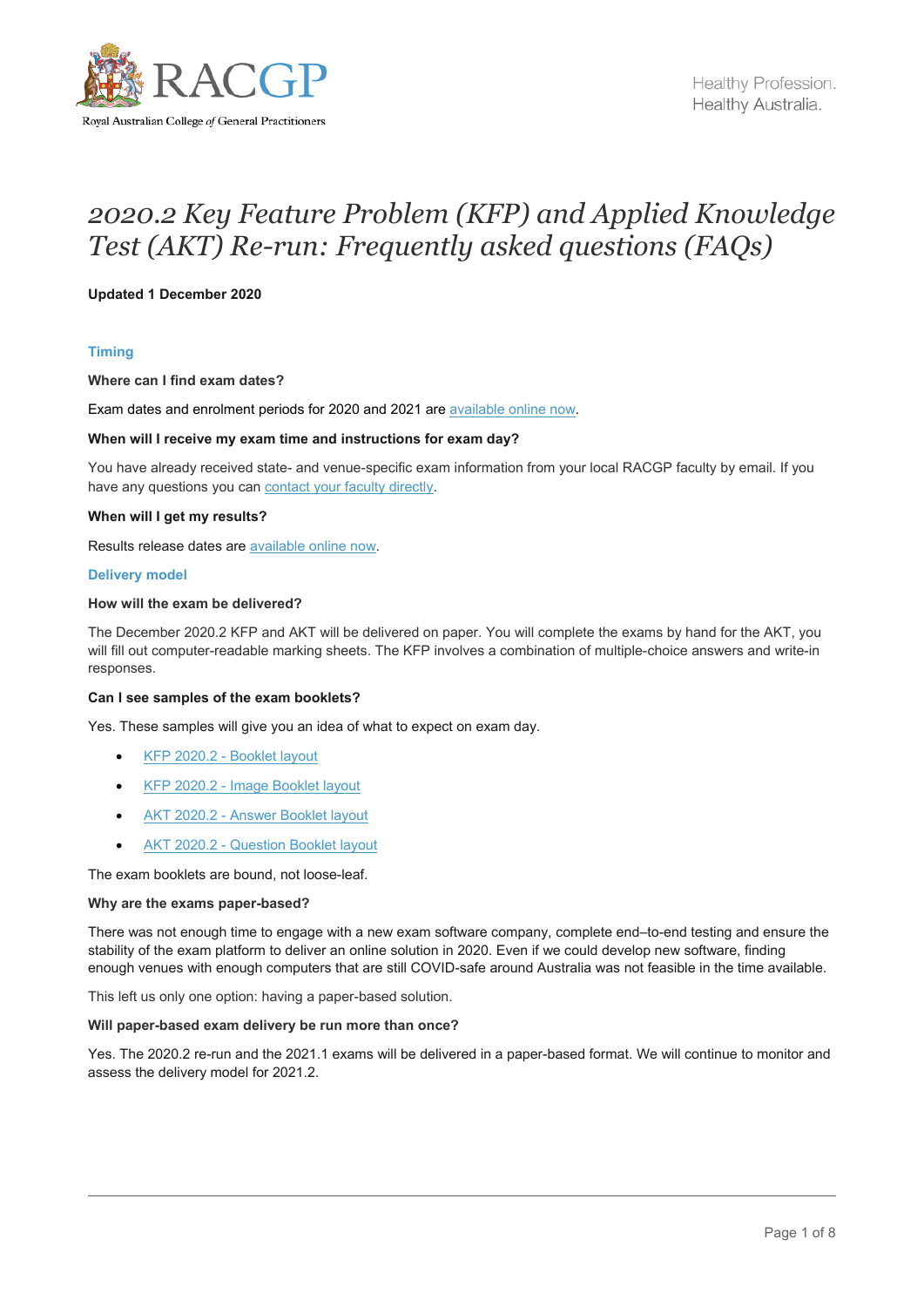

# **Where will the exams be held?**

All candidates sitting the 2020.2 AKT and KFP have now received their venue location details – please [contact your state](https://www.racgp.org.au/find-an-office)  [faculty](https://www.racgp.org.au/find-an-office) if you have any questions about your venue.

## **Will there be morning and afternoon sessions for the exams each day?**

No, because we are not limited by the number of computers we can access, all candidates will sit at the same time and we cannot offer alternative times. The KFP will run in the afternoon of Friday 4 December and the AKT will run in the morning of Saturday 5 December.

#### **Why can't I move to another venue?**

As we aren't using an online delivery method for this exam, moving a candidate from one venue to another is not as simple as logging them in to another computer. The timelines for our paper delivery method means that your unique exam paper, labelled with your details, is already being printed and packaged so it is ready for you at your venue. With a very short window until the exam re-run, we cannot get exam papers reprinted and sent to a new venue.

#### **Exam day**

# *Many frequently asked questions are answered in the [Important Candidate Information](https://www1.racgp.org.au/getmedia/1f6d4994-c3ad-4d96-a84e-5efa4d75d592/2020-2-KFP-AKT-re-run-Important-Candidate-Information.pdf.aspx) document emailed to enrolled candidates. Please review this document carefully for exam day information.*

#### **Can I bring food into the exam?**

Eating can be extremely distracting for other exam candidates. Many snack foods come in loud packaging which will rustle or crinkle as you touch it. Many foods have odours, which other candidates may find off-putting or distracting. Some people are particularly sensitive to the sounds of others chewing, especially in otherwise silent environments such as exam conditions. Unless there is a specific medical reason that you must eat during the exam, we do not allow you to bring food into the exam room.

You can eat during the registration period and immediately after the exam if you wish to.

# **Why do I need to arrive so long before the exam?**

We need to allow for additional steps in the registration process due to COVID-19 safety plans. We will be asking you some questions to confirm that you are feeling well, and candidates must maintain distance between each other. We have asked for some more of your time before the exam to make sure everyone can be in the venue safely and with enough time to get the exam started on time.

#### **Do I need to bring a pen?**

We recommend bringing two black ball-point pens that you are comfortable writing with. We will also have pens in every venue. If you choose to use an RACGP-provided pen, you are welcome to keep it after the exam. For infection control, all used pens will be thrown out at the end of each day.

## **Can I use a pencil / erasable pen / fountain pen / felt-tip pen / marker or other writing device?**

Our scanning and data management vendor instructs you to use a black ball-point pen. If you choose to use a different writing implement, there is a chance your answers will not be readable for a range of reasons. For example, pencil marks may be shiny, and not be read properly by the scanner. Smudges from erasing pencil can make your intention harder to understand. Erasable ink is designed to disappear when heated, which may occur in transit or during scanning. Inks from fountain pens, markers, and other types of pen are prone to smudge, bleed, or run, which could make your answers harder to read, or may not be compatible with the scanning process. To ensure your responses are clearly recorded, use a black ball-point pen.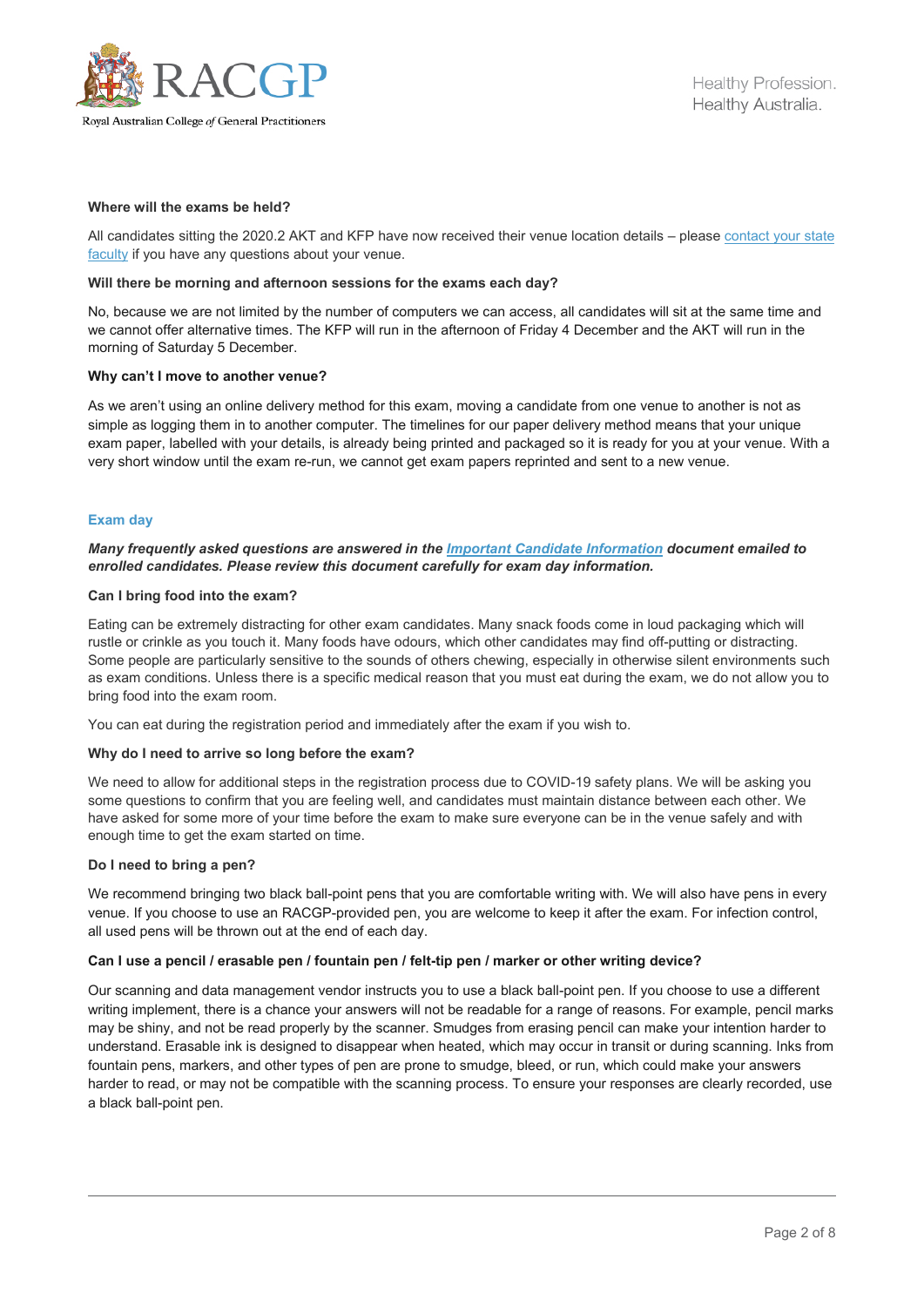

## **What if I make a mistake?**

If you make a mistake in a multiple choice question, simply cross it out and select a new answer. To re-select a crossed out answer, re-shade the bubble so that your preferred answer is a circle, with no cross-marks visible. If there is any doubt, a human examiner will review your answer.

If you make a mistake in a write-in question, neatly cross out your original answer and write your intended answer above it on the same line. If you run out of space, you can write your answer elsewhere on the page, so long as it is clearly identified which question your answer is for.

## **What if I need a replacement exam paper?**

We are printing spare exam papers – every venue will have a small number of spare papers if a candidate needs a new paper because their original paper is damaged during the exam.

# **Do I need to wear a mask?**

All candidates must follow the guidance of their respective state Chief Health Officer. In Victoria this means [masks](https://www.dhhs.vic.gov.au/face-masks-vic-covid-19) are [required,](https://www.dhhs.vic.gov.au/face-masks-vic-covid-19) unless a[n exception applies.](https://www.coronavirus.vic.gov.au/face-masks-when-wear-face-mask#exceptions-for-not-wearing-a-face-mask)

For candidates who are not required by local regulations to wear masks, we strongly encourage wearing a mask as you move about the exam venue. Once you are settled at your desk, you may choose to remove your mask.

If you wish to, or are required to, wear a mask you should bring your own.

This advice is subject to change and may be overruled by specific COVID-safe plans at your venue.

# **How will the RACGP keep me safe from COVID-19?**

We remind you that every candidate is a GP. Every candidate has the responsibility, knowledge and professional ethical obligation to keep others safe. On exam day, every candidate will need to declare that they have no infective or unexplained symptoms which could be COVID-19. There will not be temperature checks during registration.

As a GP, you know that there are many reasons that a person may cough, sniff, or otherwise display symptoms of an upper respiratory tract infection. Many of these reasons are not infectious (eg, allergic rhinitis; psychogenic cough). Therefore, a candidate who is displaying symptoms for clearly known reasons other than COVID-19 will still be permitted to sit the exam.

## **What other COVID-19 safety measures will be in place?**

By law, all venues have COVID-safe plans in place. However, the exact safety measures will vary from state to state and will be in line with the guidelines of each jurisdiction on the date of the exams. Your state faculty and in-venue signage will give you specific instructions on what you're required to do on exam day.

## **What about the outbreak in South Australia?**

Luckily, the South Australian outbreak appears less widespread than initially thought. Nevertheless, we are carefully monitoring the COVID-19 situation in South Australia. At this stage, our plans remain unchanged, but we will update South Australian candidates on any changes.

## **What happens if I have reason to believe I have COVID-19 before the exam?**

If you are worried you may have COVID-19 or are awaiting results of a COVID test, we thank you for telling us and keeping your colleagues, their families, their patients and their communities safe.

You will not be able to sit the exam if you suspect you have COVID-19. The RACGP will support you in making all necessary arrangements for you to be able to sit the exam in 2021.1, including maintenance of exam eligibility and requisite training time extensions.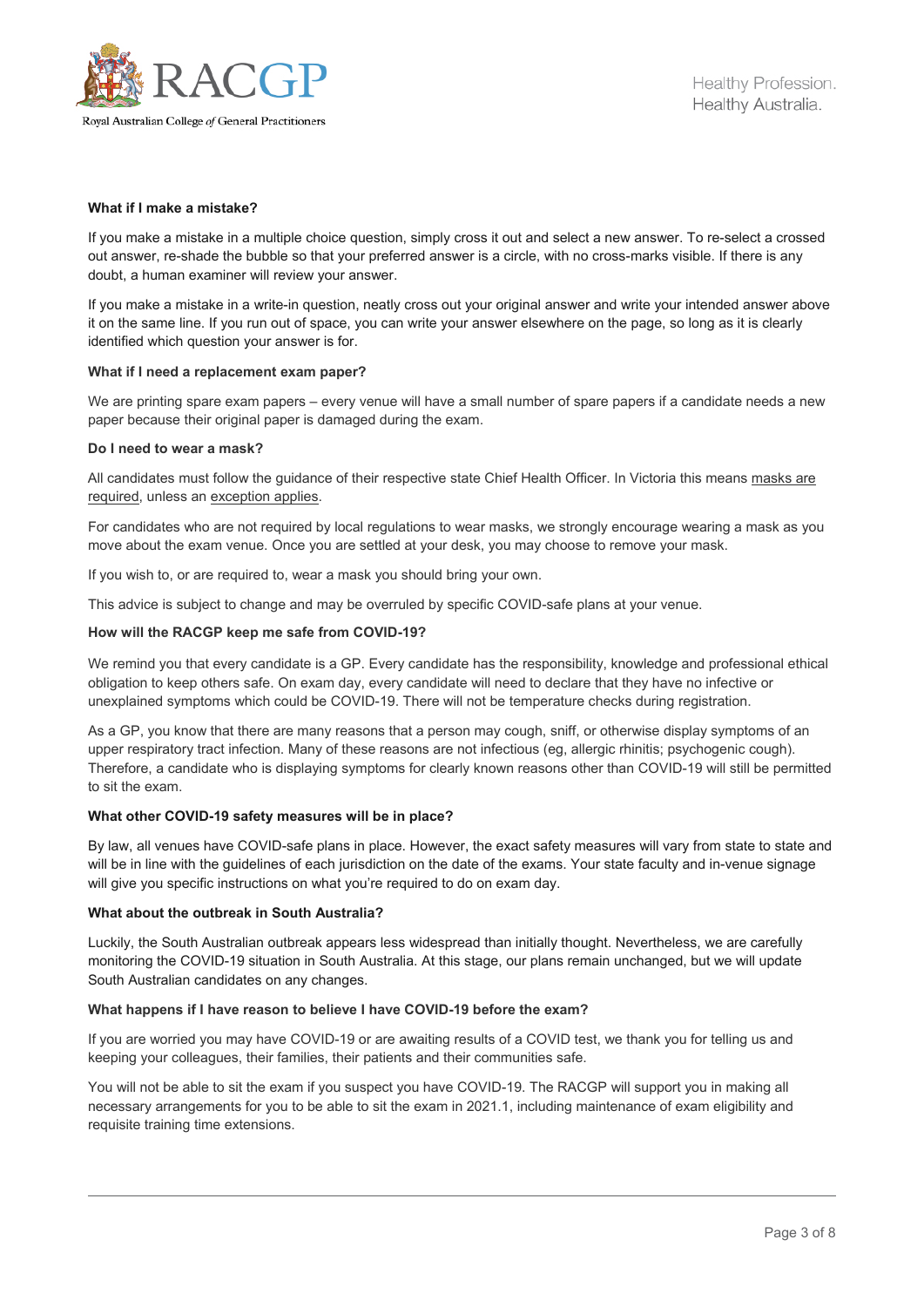

## **I write slower than I type, will I receive additional exam time?**

For the KFP, in consideration of the paper exam format, 30 minutes of additional time has been added to the existing 30 minute universal allowance already in place for all candidates.

- Previous online format 3.5 hours
- Re-run paper format 4 hours

For the AKT, no additional time has been added. The AKT is a multiple-choice exam, and candidates will only be required to mark bubbles on the answer sheet, not write full answers. The AKT is designed to be completed in 3.5 hours, with an existing 30-minute universal allowance already in place.

- Previous online format  $-4$  hours
- $Re$ -run paper format  $-4$  hours

# **I'm worried about my handwriting being messy, what can I do?**

Please take your time when completing the exam paper and try your best to write as neatly as possible. We have added 30 minutes of additional time allowed to complete the KFP. You will receive more information and tips on how to complete the exam paper when you receive your exam details.

Just like in computer-based exams, we do not require your spelling or writing to be perfect – so long as the examiner can read your writing and understand your intent, marks will be awarded appropriately.

## **What if I run out of room for a KFP answer?**

KFP answers do not require full sentences, and you do not need to provide the rationale behind your answer unless it is specifically asked for. The answer booklet contains more than sufficient room to write answers of the appropriate length.

# **Can I make notes in the exam booklet?**

## *For the KFP:*

You will receive spare paper in your exam to make notes. We ask you not to make notes in the exam booklet to ensure clarity for our examiners. The more writing, notes, and annotations there are in the booklet, the less clear it will be for our examiners exactly what you intend for your answer to be. Noting that overcoding penalties still apply in the Key Feature Problem (refer to the RACGP Examinations quide), we suggest candidates do not write anything on the page that they do not intend to be considered as part of their exam answer.

If you wish to underline, circle or flag key information in the question you may do so, but we urge you to take care not to risk confusing your examiner.

## *For the AKT:*

You will receive spare paper in your exam to make notes. You may underline, circle or flag key information and may make notes in the question booklet if you wish to do so. It is critical that you do not make any notes in the answer booklet.

## **Enrolment, eligibility and candidacy**

## **I was granted special consideration for the remote cancelled exam/s, will this still apply for the re-run?**

All special consideration requests which were granted for the October KFP and AKT will be honoured, except those requests specifically relevant to the remote-proctored delivery method.

Unless your circumstances have changed, you don't need to re-submit your special consideration request. Please note that the timeframe for seeking special arrangements in the exams has now passed. Any further requests will only be considered in extenuating circumstances on a case-by-case basis, subject to supporting documentation and feasibility.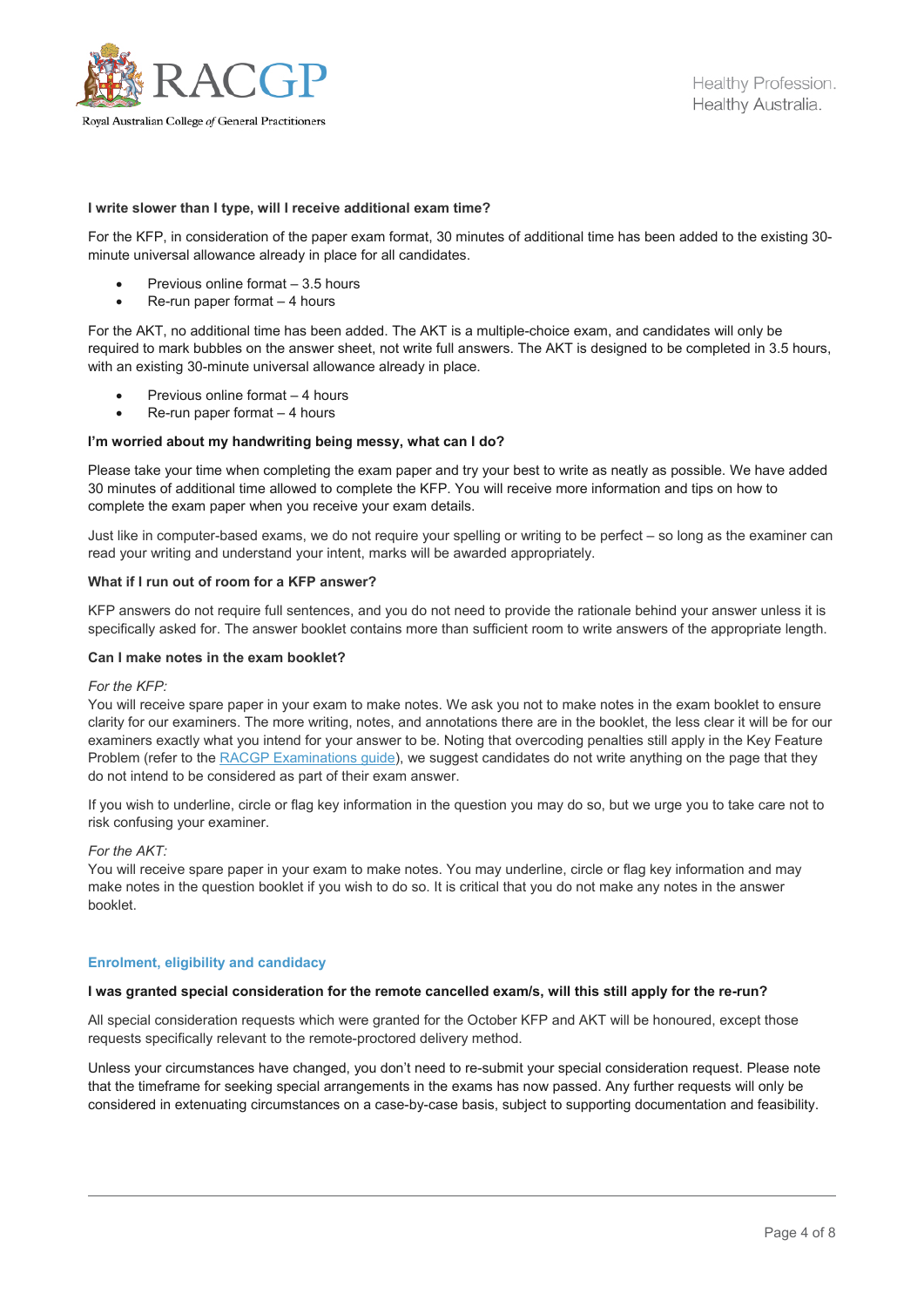

## **If I opted out of 2020.2, how do I claim my free exam attempt?**

Candidates affected by the cancellations will be able to sit one KFP and one AKT at no cost over the next 18 months, up to and including the 2022.1 exams.

To avoid being charged by our online enrolment system, please email [examinations@racgp.org.au](mailto:examinations@racgp.org.au) when you'd like to enrol, and we will organise a manual enrolment for you.

# **I withdrew from the 2020.2 remote KFP and/or AKT. Can I be part of the group that will be sitting the next exam, and can I receive what has been offered to this group?**

No. The December re-run is only for candidates enrolled in the KFP and/or AKT at 9.00 am AEDT on 9 October 2020.

#### **What if my eligibility to sit the exams has expired?**

The 2020.2 re-run will have the same eligibility requirements as applied on 9 and 10 October 2020: that is, if you were enrolled to sit from 9.00 am AEDT on 9 October 2020 for the KFP and/or AKT, you were still eligible to sit the re-run.

If you were required to sit the 2020.2 exams by other organisations; for example, the Medical Board of Australia, the Department of Health, Services Australia or the Department of Home Affairs, you should contact those agencies directly. The RACGP can confirm the cancellation of the original exam dates to support your application.

If you have chosen not to enrol in the re-run and instead wish to sit in 2021.1 or later, you will need to demonstrate eligibility, as normal. Check your eligibility criteria on the [policy framework.](https://www.racgp.org.au/education/registrars/fellowship-pathways/policy-framework/fellowship-pathways-policy-framework)

## **Can I still sit the 2020.2 RCE?**

Candidates who sit the 2020.2 re-run on 4 and 5 December 2020 will be able to sit the 2020.2 RCE, in March 2021, if:

• They have a valid pass mark in the AKT, up to and including a pass from 2020.2

and

• They have a valid pass mark in the KFP, or, sat the 2020.2 KFP on 4 December 2020.

All other eligibility requirements for the 2020.2 RCE apply as normal.

**Please note:** The special exemption only applies to those who were affected by the 2020.2 exam cancellation and sit the re-run KFP; it does not apply to candidates who choose not to sit the re-run KFP.

#### **Why can't I enrol in 2021.1 if I sit the 2020.2 re-run exams?**

As a result of the delays in delivering the 2020.2 written exams, we won't be able to release results in time for unsuccessful candidates from 2020.2 to repeat the exams in 2021.1. You cannot enrol in the 2021.1 exam before knowing whether you passed the 2020.2 exam.

However, this doesn't prevent anyone from sitting different segments in 2020.2 and 2021.1, for example the AKT in 2020.2 and KFP in 2021.1.

#### **Can I suspend my candidacy?**

Subject to the limitations of the [Fellowship Exam Attempts Policy,](https://www.racgp.org.au/education/registrars/fellowship-pathways/policy-framework/policies/fellowship-exam-attempts) you can suspend your candidacy in any semester in which you do not sit an exam. For the avoidance of doubt, attempting to sit the KFP on 9 October does not constitute sitting an exam in 2020.2.

If you sit the 2020.2 KFP on 4 December, the 2020.2 AKT on 5 December, or the 2020.2 RCE in 2021, you cannot suspend the 2020.2 semester.

If you sit the 2021.1 KFP, AKT or RCE, you cannot suspend the 2021.1 semester.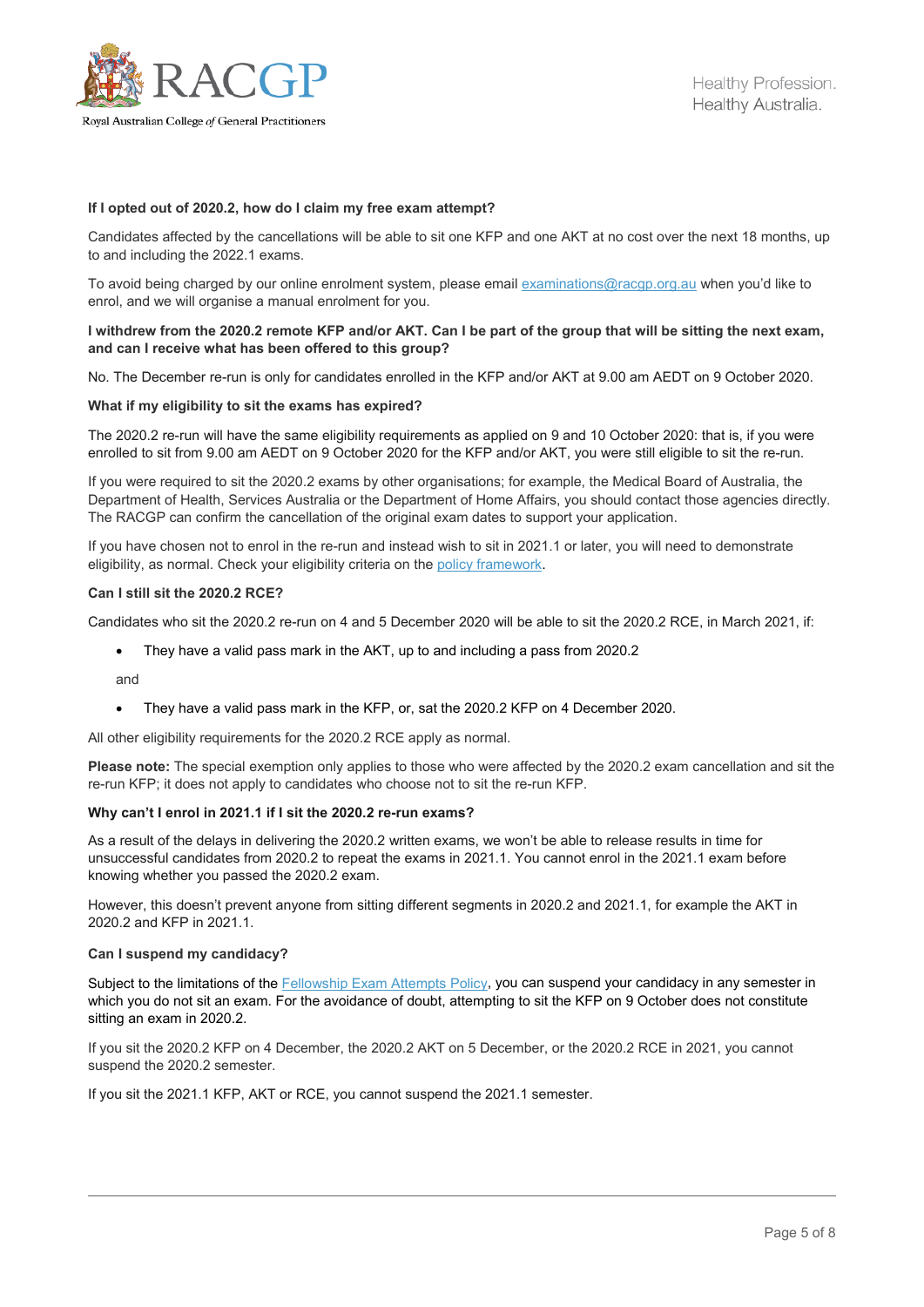

## **Will the RACGP secure extensions to current 3GA programs/provider numbers through SAPP/MDRAP/RLRP?**

These programs are not under the RACGP's control; however, we have approached the agencies to explain the situation and seek to minimise disruption for affected candidates.

## **Will I be granted an extension on my training time – in the AGPT Program or Remote Vocational Training Scheme (RVTS) – due to the cancelled exams?**

The RACGP supports the granting of training time extensions to cover the period of disruption caused by the cancelled exams when required. Candidates who sit and pass the re-run KFP and AKT, and the 2020.2 RCE, will not have any further training delays as a result of the cancelled exams and are unlikely to require extensions.

Please discuss your options with your Training Organisation. If you are an RVTS registrar, the RVTS has the discretion to grant an extension of your training time. If you are an AGPT registrar and your RTO approves your request for an extension, your RTO may apply for an extension on your behalf to the RACGP in line with clause 5.7.4 of the AGPT Program COVID-19 Support Policy 2020. Granted extensions as per this clause will not count towards your training time cap or standard allowances for extensions of training time.

#### **Exemptions and policy queries**

#### **Will the pass mark be lowered to compensate candidates?**

No. We sincerely apologise for the distress candidates have experienced since our delivery method for the KFP failed in October, and the AKT was subsequently cancelled. However, the RACGP Fellowship exams are set at the standard expected of a Fellow. Passing these exams and earning the Fellowship of the RACGP allows GPs to practice unsupervised anywhere in Australia. Lowering that standard is not a safe, fair or reasonable course of action.

#### **Can candidates be excused from the KFP, AKT or RCE?**

No. Many candidates have reported distress stemming from the failed delivery of the KFP and AKT, and do not wish to sit further exams. However, the purpose of the exams is to ensure that all specialist general practitioners in Australia have met the standard of competence required to practice safely and unsupervised. The RACGP cannot award Fellowship to candidates who have not demonstrated their competence. Candidates affected by the re-run of the 2020.2 KFP and AKT have an additional semester in which to sit their exams.

## **Will I still be required to complete PEP to sit an exam after 1 January 2022?**

This is a frequently asked question, and we are currently working on the answer. While we have not announced any exemption to this requirement at this point, it is being considered. Check back for updates.

#### **Background information – risks and mitigations**

*The following information relates to the RACGP's processes and plans around the delivery of the exam – not your specific experience on the day. We present this information in the interest of transparency.*

## **What happens if the exam papers are not printed in time or lost in transit to a venue?**

In the event that our national printing vendor is unable to deliver exam papers for any reason (mechanical failure, COVID-19, staffing issues, insolvency, or other), we have identified back-up printers to print the exam papers in every capital city with a short turn-around to delivery.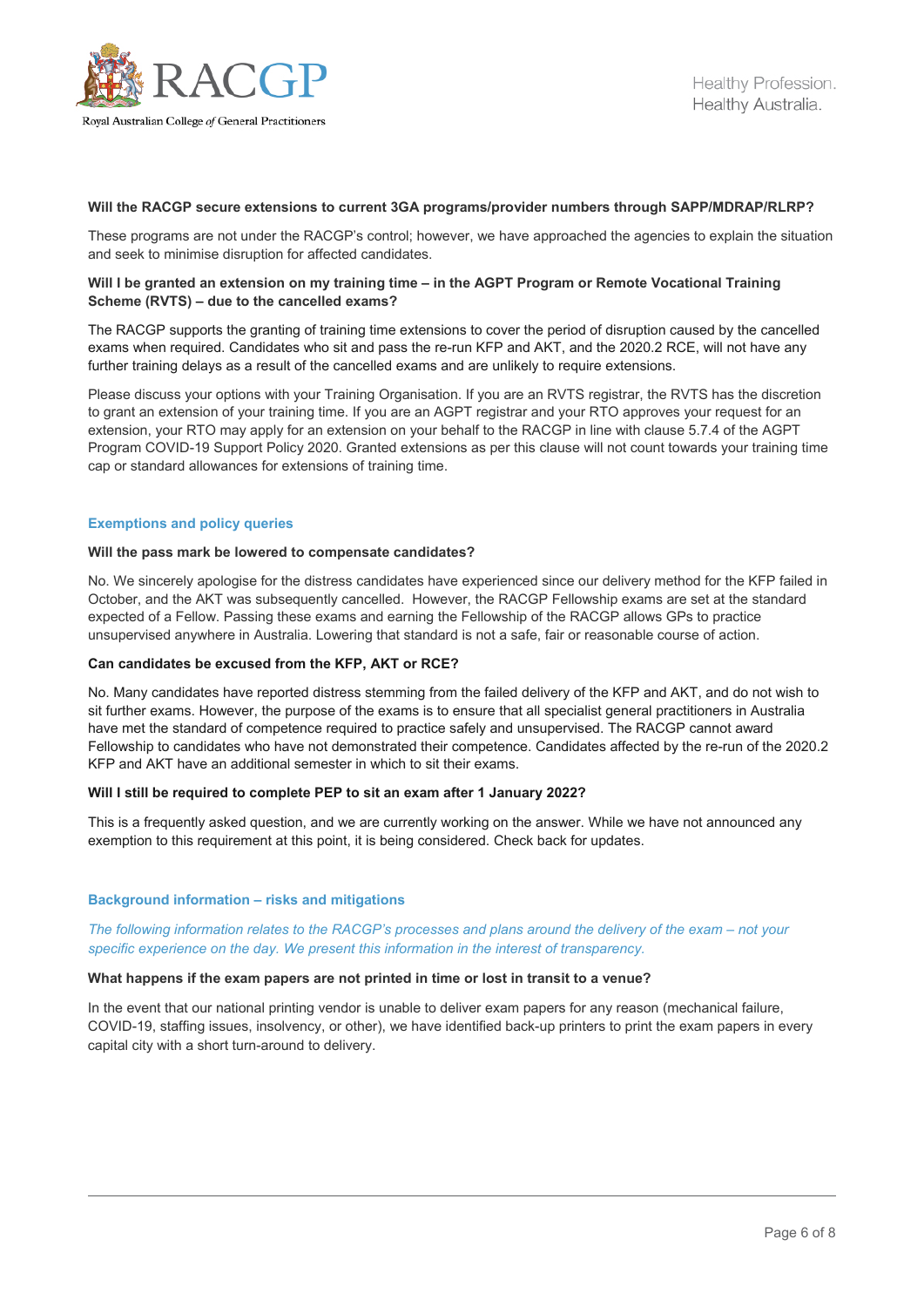

# **What quality assurance is done on the exam papers after printing?**

Our national printing vendor has its own quality assurance processes to ensure all papers are correctly printed.

All papers are individually checked after receipt in each venue two days before the exam. We have contingencies in place to address any errors.

#### **How will exam papers be safeguarded before the exams?**

Exam papers are being transported by secure couriers and delivered personally to dedicated and accountable staff at every exam venue. Wherever possible we are using RACGP employees to receive and safeguard papers. In some cases, we are using staff from Training Organisations. All staff responsible for exam papers will receive specific training and must have approved, individual plans for securely storing the papers between receiving them and the day of the exam. All papers are delivered in tamper-evident packaging and checked by RACGP staff before the exam.

## **How will interruptions in venues be handled on the day?**

The RACGP has well-established procedures for handling incidents in exam venues, and we do not expect this year to be any different to previous years.

We have structured decision-making and escalation processes for any issues that arise, from a room clock stopping through to major threats to the safety of candidates.

#### **How will papers be secured from damage after the exam?**

All papers are securely stored by RACGP staff who are trained in managing exam arrangements. We are using the highest service level of a globally recognised courier company to ensure papers are transported safely, securely and quickly back to our scanning and data management vendor.

# **How will candidates' exam papers be identified?**

Every exam paper is uniquely printed with the candidate's details on every page before the exam. These details are automatically read by the scanners to associate candidates' answers with their names.

If we need to use generic papers, for example because the candidate needs a replacement booklet, the candidate and the invigilator will work together to enter and verify the candidates' details on the paper. Both the candidate and an RACGP staff member must check that the details are correct before leaving the exam room.

## **What happens if a paper is lost in transit after the exam?**

We are using the highest service level of a globally recognised courier company to ensure papers are transported safely, securely and quickly back to our scanning and data management vendor.

If a paper is **delayed** in transit, we will start marking the other exam papers while working to recover the delayed exams.

In the extremely unlikely event that a paper is **destroyed** in transit, the candidate will need to take another exam.

We can't make copies of the exam papers at the venues. Photocopying or photographing 2,500 stapled exam booklets before transportation for professional scanning is not feasible, and such additional handling creates unacceptable risks.

As soon as the RACGP receives the digitised papers, they will immediately be stored safely and securely, with all our usual data protection including secure storage and both on- and off-site backups.

These arrangements are consistent with the procedures implemented by other educational institutions, including Australian specialist medical colleges, when delivering paper-based exams at multiple sites.